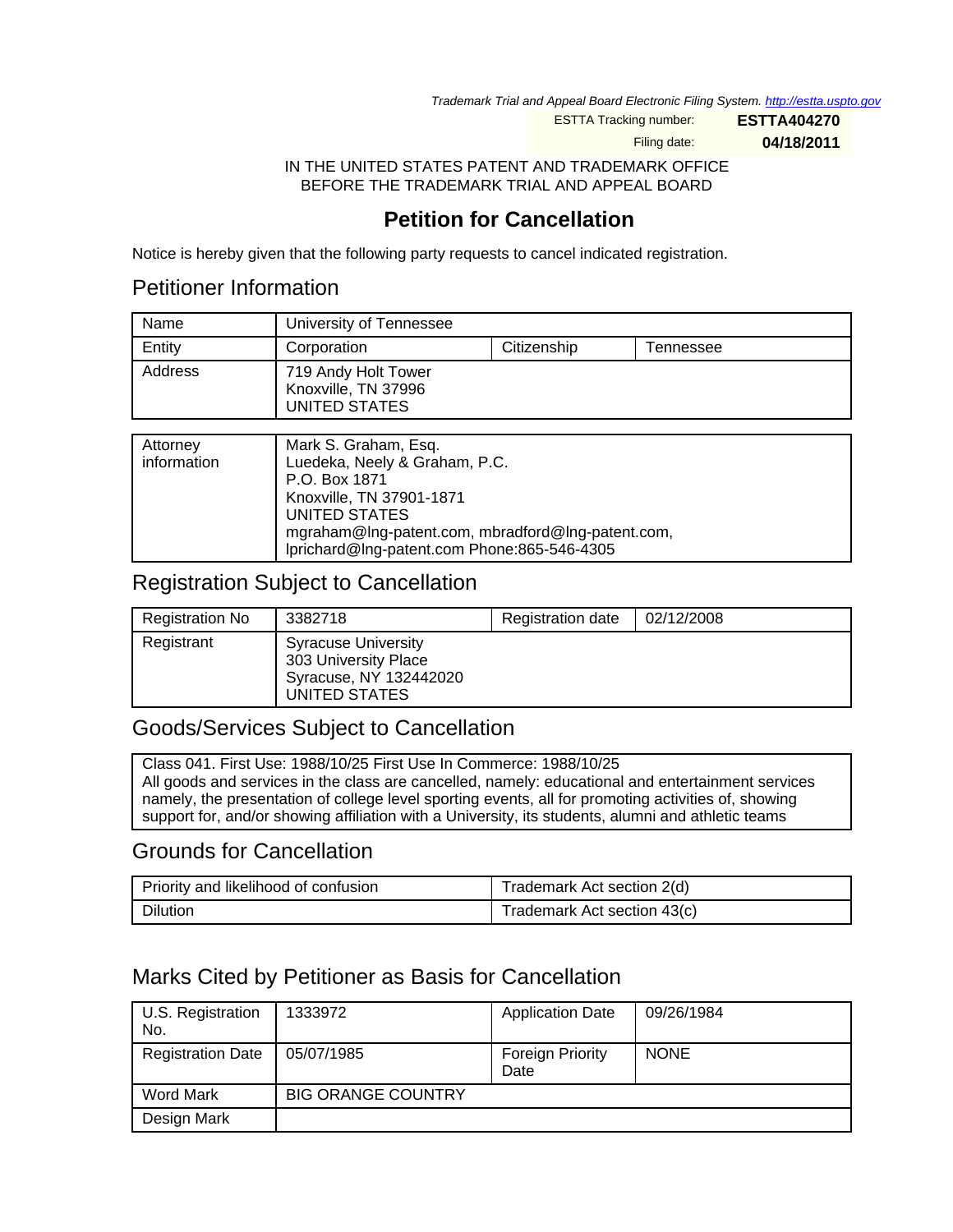| Description of<br>Mark | <b>NONE</b>                                                                                                                                                                                                                                                                                                                                                                                                                                                     |
|------------------------|-----------------------------------------------------------------------------------------------------------------------------------------------------------------------------------------------------------------------------------------------------------------------------------------------------------------------------------------------------------------------------------------------------------------------------------------------------------------|
| Goods/Services         | Class 006. First use: First Use: 1961/00/00 First Use In Commerce: 1961/00/00<br>[Metal Novelty License Plates; Metal Key Chain Having Attached Coin Purse]<br>Class 016, First use: First Use: 1936/00/00 First Use In Commerce: 1936/00/00<br><b>Window Stickers</b><br>Class 021, First use: First Use: 1965/00/00 First Use In Commerce: 1965/00/00<br>[ Buckets ]<br>Class 025. First use: First Use: 1970/00/00 First Use In Commerce: 1970/00/00<br>Caps |

| U.S. Registration<br>No. | 2616220                                                                                                                                                                                                                                                                                                                                                                                                                                                                                                                                                                                                                                                                                                                                                                                                                                                                             | <b>Application Date</b>  | 07/23/1999  |
|--------------------------|-------------------------------------------------------------------------------------------------------------------------------------------------------------------------------------------------------------------------------------------------------------------------------------------------------------------------------------------------------------------------------------------------------------------------------------------------------------------------------------------------------------------------------------------------------------------------------------------------------------------------------------------------------------------------------------------------------------------------------------------------------------------------------------------------------------------------------------------------------------------------------------|--------------------------|-------------|
| <b>Registration Date</b> | 09/10/2002                                                                                                                                                                                                                                                                                                                                                                                                                                                                                                                                                                                                                                                                                                                                                                                                                                                                          | Foreign Priority<br>Date | <b>NONE</b> |
| <b>Word Mark</b>         | <b>NONE</b>                                                                                                                                                                                                                                                                                                                                                                                                                                                                                                                                                                                                                                                                                                                                                                                                                                                                         |                          |             |
| Design Mark              |                                                                                                                                                                                                                                                                                                                                                                                                                                                                                                                                                                                                                                                                                                                                                                                                                                                                                     |                          |             |
| Description of<br>Mark   | <b>NONE</b>                                                                                                                                                                                                                                                                                                                                                                                                                                                                                                                                                                                                                                                                                                                                                                                                                                                                         |                          |             |
| Goods/Services           | Class 014. First use: First Use: 1995/06/21 First Use In Commerce: 1995/06/21<br>watches<br>Class 016. First use: First Use: 1996/07/05 First Use In Commerce: 1996/07/05<br>prints, posters, decals, magnets and stationery<br>Class 020, First use: First Use: 1993/11/24 First Use In Commerce: 1993/11/24<br>plastic license plates and flags; non-metal key chains<br>Class 021, First use: First Use: 1998/08/01 First Use In Commerce: 1998/08/01<br>[stained glass wallhangings]<br>Class 024. First use: First Use: 1993/08/01 First Use In Commerce: 1993/08/01<br>afghans<br>Class 025. First use: First Use: 1993/08/01 First Use In Commerce: 1993/08/01<br>ties, shirts, sweaters, vests, and bandanas<br>Class 041. First use: First Use: 1964/00/00 First Use In Commerce: 1964/00/00<br>entertainment services in the nature of intercollegiate sports exhibitions |                          |             |

| U.S. Registration<br>No. | 2899370             | <b>Application Date</b>         | 10/17/2002  |
|--------------------------|---------------------|---------------------------------|-------------|
| <b>Registration Date</b> | 11/02/2004          | <b>Foreign Priority</b><br>Date | <b>NONE</b> |
| Word Mark                | THE BIG ORANGE ARMY |                                 |             |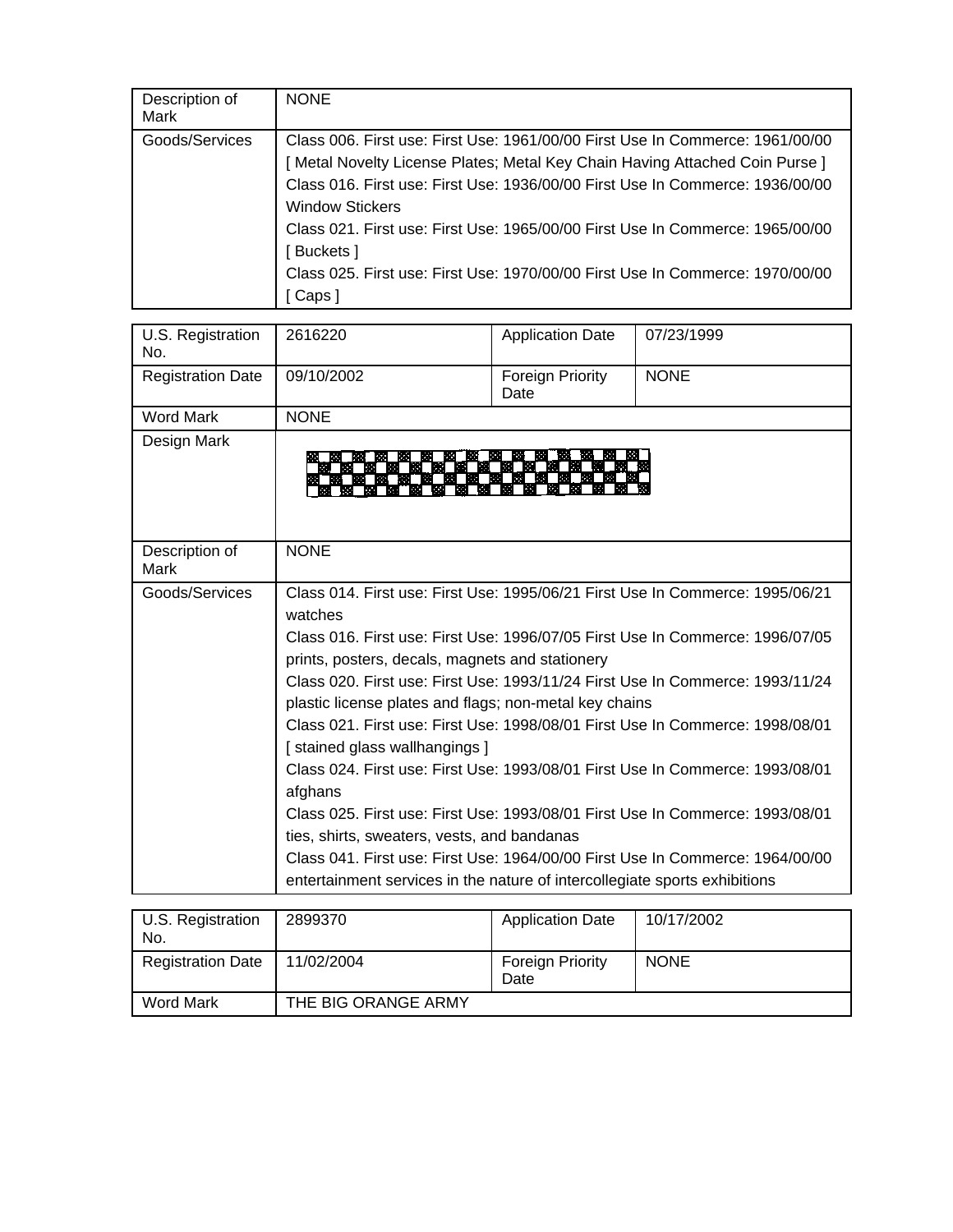| Design Mark            | The <b>Big</b><br>Orange<br>AT I                                                                  |
|------------------------|---------------------------------------------------------------------------------------------------|
| Description of<br>Mark | <b>NONE</b>                                                                                       |
| Goods/Services         | Class 025. First use: First Use: 2002/07/30 First Use In Commerce: 2002/10/01                     |
|                        | CLOTHING, NAMELY SHIRTS, T-SHIRTS AND TANK TOPS; FOOTWEAR;<br>AND HEADGEAR, NAMELY, HATS AND CAPS |

| U.S. Application/<br>Registration No. | <b>NONE</b>                                                                                                                                                                                                                                                                                                                                                                                                                                                                                                                                                                                                                                                                                                                                                                                                                                                                              | <b>Application Date</b> | <b>NONE</b> |
|---------------------------------------|------------------------------------------------------------------------------------------------------------------------------------------------------------------------------------------------------------------------------------------------------------------------------------------------------------------------------------------------------------------------------------------------------------------------------------------------------------------------------------------------------------------------------------------------------------------------------------------------------------------------------------------------------------------------------------------------------------------------------------------------------------------------------------------------------------------------------------------------------------------------------------------|-------------------------|-------------|
| <b>Registration Date</b>              | <b>NONE</b>                                                                                                                                                                                                                                                                                                                                                                                                                                                                                                                                                                                                                                                                                                                                                                                                                                                                              |                         |             |
| <b>Word Mark</b>                      | The word ORANGE alone, and in combination with other words,<br>letters, symbols, graphics, and/or designs, and/or the color orange,<br>alone and in combination with other colors including, but limited to the<br>colors white, black, and/or baby blue, and/or words, letters, designs,<br>and/or graphics including but not limited to the word #orange,# the<br>word #white,# the letters #T,# #UT,# and/or other letter/word<br>combinations including, but not limited to, the terms #VOLS,# #UT<br>FUTURE,# #UT Knoxville,# #UT Chattanooga,# #UT Memphis,# #UT<br>Martin,# #UT Hospital,# #UT Health Sciences Center,# and other<br>terms and word/letter/color combinations, and has used numerous<br>other marks including but not limited to, the color orange and/or the<br>word #orange,# including but not limited to, the marks ORANGE AND<br><b>WHITE and BIG ORANGE</b> |                         |             |
| Goods/Services                        | collegiate, graduate, and professional-level educational services,<br>research and development services, intercollegiate and other<br>sporting, academic, entertainment, and other exhibitions,<br>performances, and activities associated with the university, clothing,<br>shirts, pants, outerwear, footwear, headwear, ties, sweaters, vests,<br>bandanas, jewelry, glassware, watches, prints, posters, decals,<br>magnets, stationery, license plates, flags, key chains, video<br>recordings, audio recordings, and a wide range of other related goods<br>and services                                                                                                                                                                                                                                                                                                           |                         |             |

| Attachments | 75758771#TMSN.gif ( 1 page )( bytes )<br>78175738#TMSN.gif ( 1 page )( bytes ) |
|-------------|--------------------------------------------------------------------------------|
|             | 6638600-topto-20110418-PetitionForCancellation.pdf (8 pages)(22723 bytes)      |

# **Certificate of Service**

The undersigned hereby certifies that a copy of this paper has been served upon all parties, at their address record by First Class Mail on this date.

| <br>∽<br>- - - -<br>יי<br>. .<br>.<br>. | $m \wedge n$<br>эс<br>`<br> |
|-----------------------------------------|-----------------------------|
|-----------------------------------------|-----------------------------|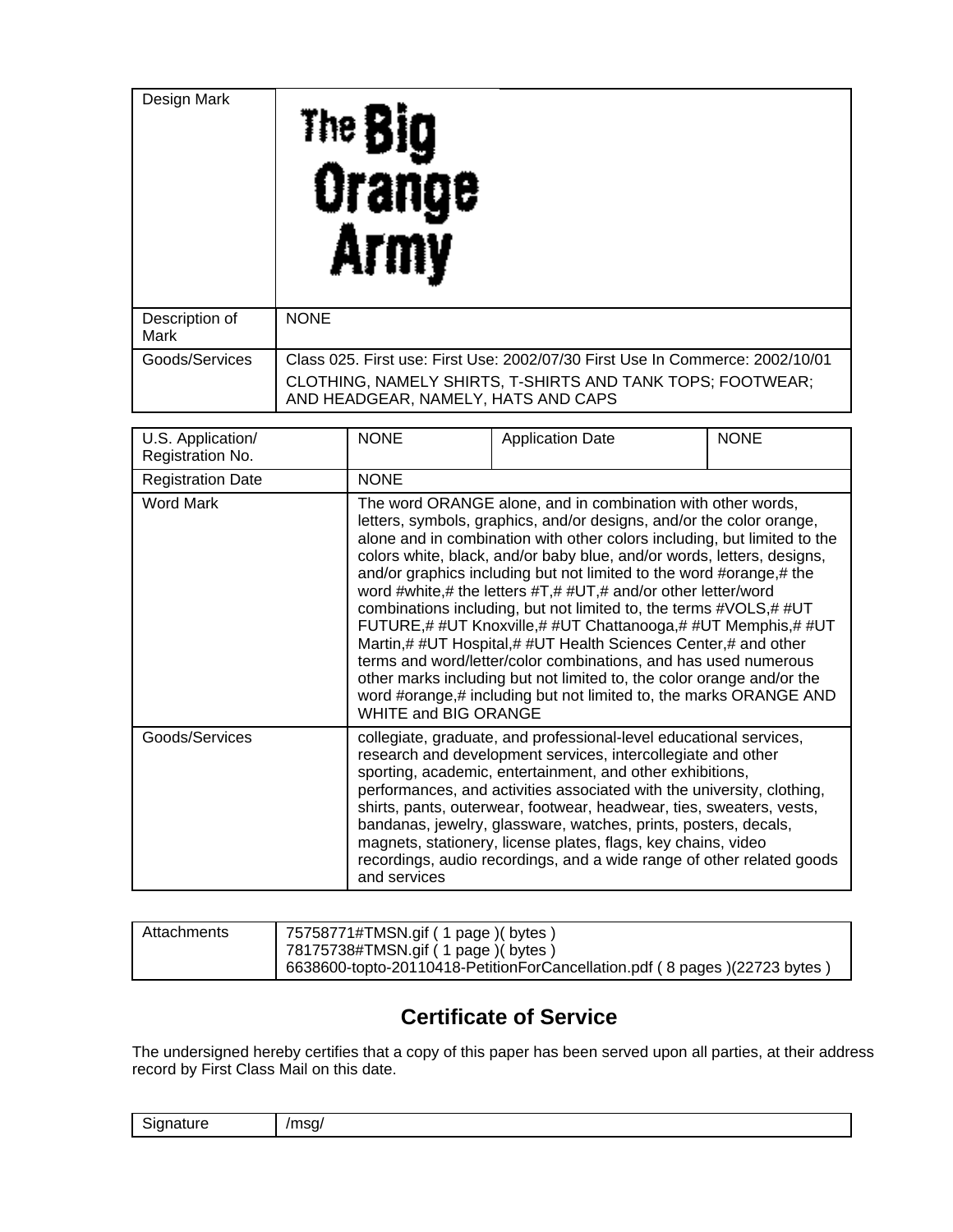| Name | Mark S. Graham, Esq. |
|------|----------------------|
| Date | 04/18/2011           |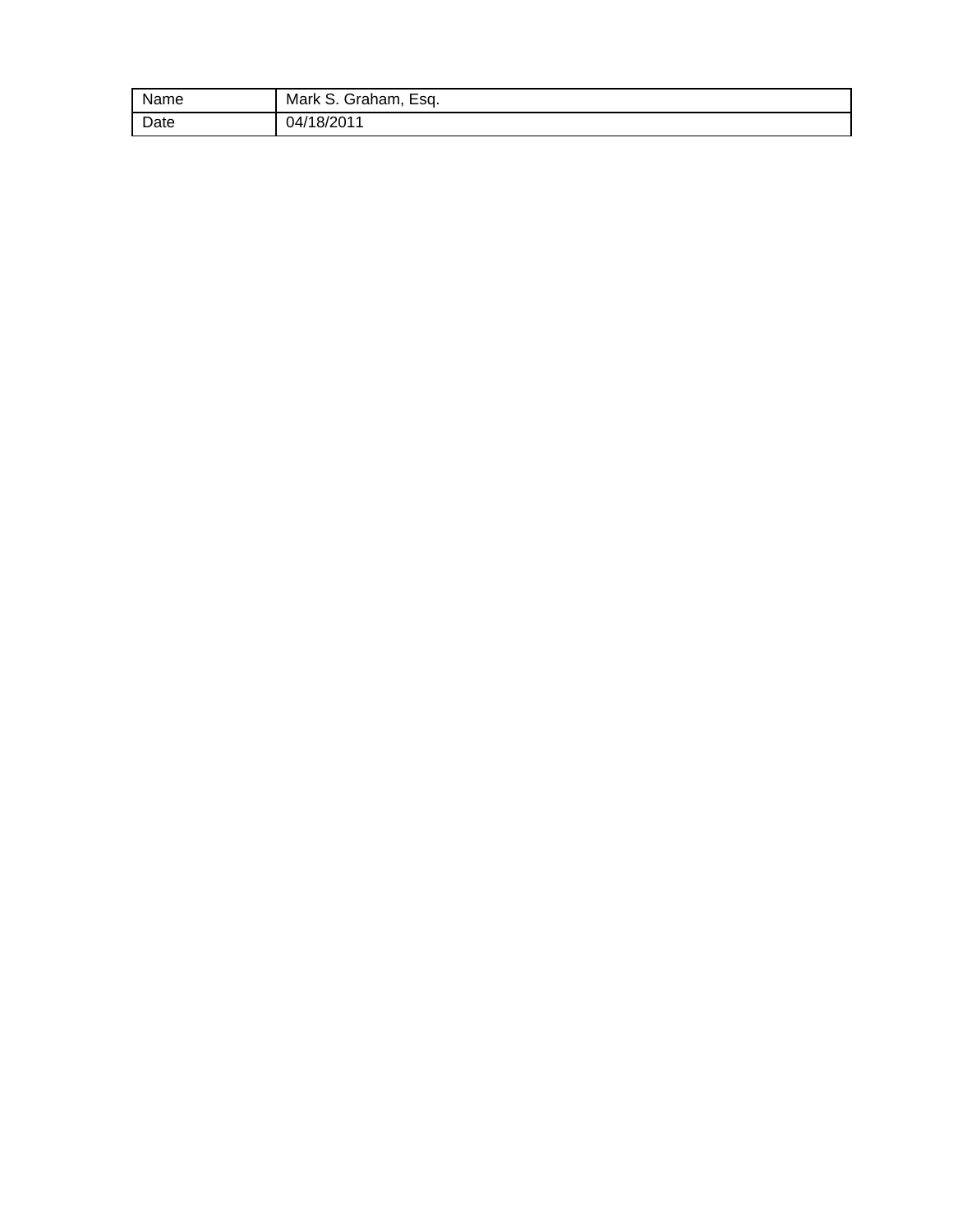#### IN THE UNITED STATES PATENT AND TRADEMARK OFFICE BEFORE THE TRADEMARK TRIAL AND APPEAL BOARD

In the matter of Service Mark Registration No. 3,382,718

| For the mark:              | <b>ORANGE</b>     |
|----------------------------|-------------------|
| Date registered:           | February 12, 2008 |
| UNIVERSITY OF TENNESSEE,   |                   |
| Petitioner,<br>V.          |                   |
| <b>SYRACUSE UNIVERSITY</b> |                   |
| Respondent.                |                   |

#### PETITION FOR CANCELLATION

TRADEMARK TRIAL AND APPEAL BOARD U.S. Patent and Trademark Office 2900 Crystal Drive Arlington, VA 22202-3513

Sir:

Petitioner, the University of Tennessee, believes it will be damaged by continued registration of the mark ORANGE of U.S. Registration No. 3,382,718, identified above, and hereby petitions to cancel the same upon at least the following grounds:

1. Petitioner is a public, non-profit, educational corporation and agency of the State of Tennessee having a business address at 719 Andy Holt Tower, Knoxville, Tennessee 37996.

2. To the best of Petitioner's knowledge and belief, the current owner of record of the above-identified U.S. Trademark Registration No. 3,382,718 (referred to herein at times as "the '718 Registration") for the mark ORANGE (referred to herein at times as "ORANGE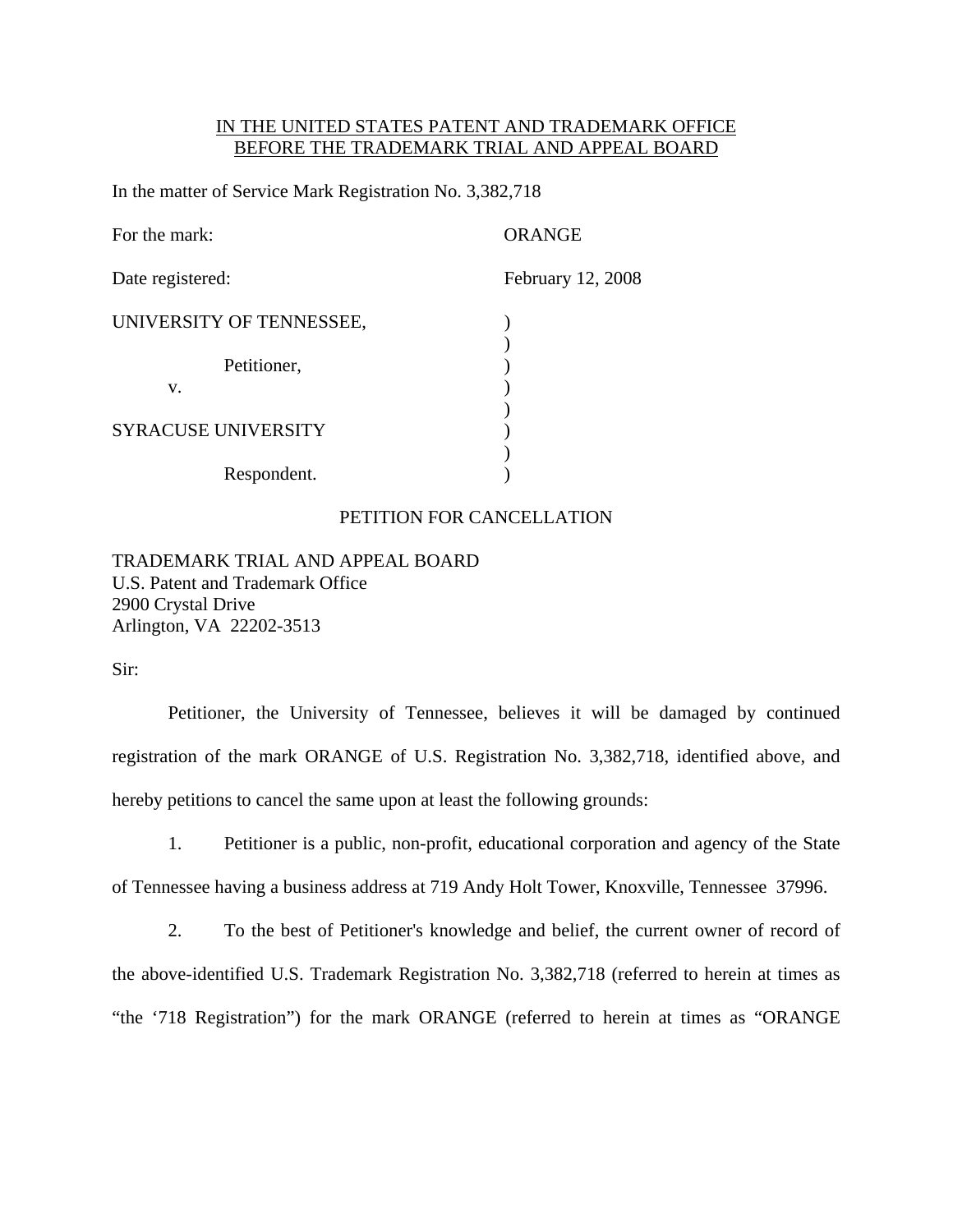Mark" of Respondent or as Respondent's "ORANGE Mark"), registered on the Principal Register in International Class 041 for "educational and entertainment services namely, the presentation of college level sporting events, all for promoting activities of, showing support for, and/or showing affiliation with a University, its students, alumni and athletic teams" (referred to herein at times as "Respondent's Services"), and the named Respondent herein, is Syracuse University, a non-profit educational corporation having an address at 303 University Place, Syracuse, New York 13244.

3. Respondent claims use of its ORANGE Mark in commerce for Respondent's Services commencing on or about October 25, 1988.

4. For many years prior to the filing date of the application which issued as the '718 Registration and since long before any alleged earlier commencement of use of Respondent's ORANGE Mark thereof anywhere or in commerce, Petitioner and/or its licensees and/or affiliates have offered, sold, and provided and continue to offer, sell and provide in interstate commerce a wide variety of goods and services under several marks and names consisting of the word ORANGE alone, and in combination with other words, letters, symbols, graphics, and/or designs, and/or the color orange, alone and in combination with other colors including, but limited to the colors white, black, and/or baby blue, and/or words, letters, designs, and/or graphics including but not limited to the word "orange," the word "white," the letters "T," "UT," and/or other letter/word combinations including, but not limited to, the terms "VOLS," "UT FUTURE," "UT Knoxville," "UT Chattanooga," "UT Memphis," "UT Martin," "UT Hospital," "UT Health Sciences Center," and other terms and word/letter/color combinations, and has used numerous other marks including but not limited to, the color orange and/or the word "orange,"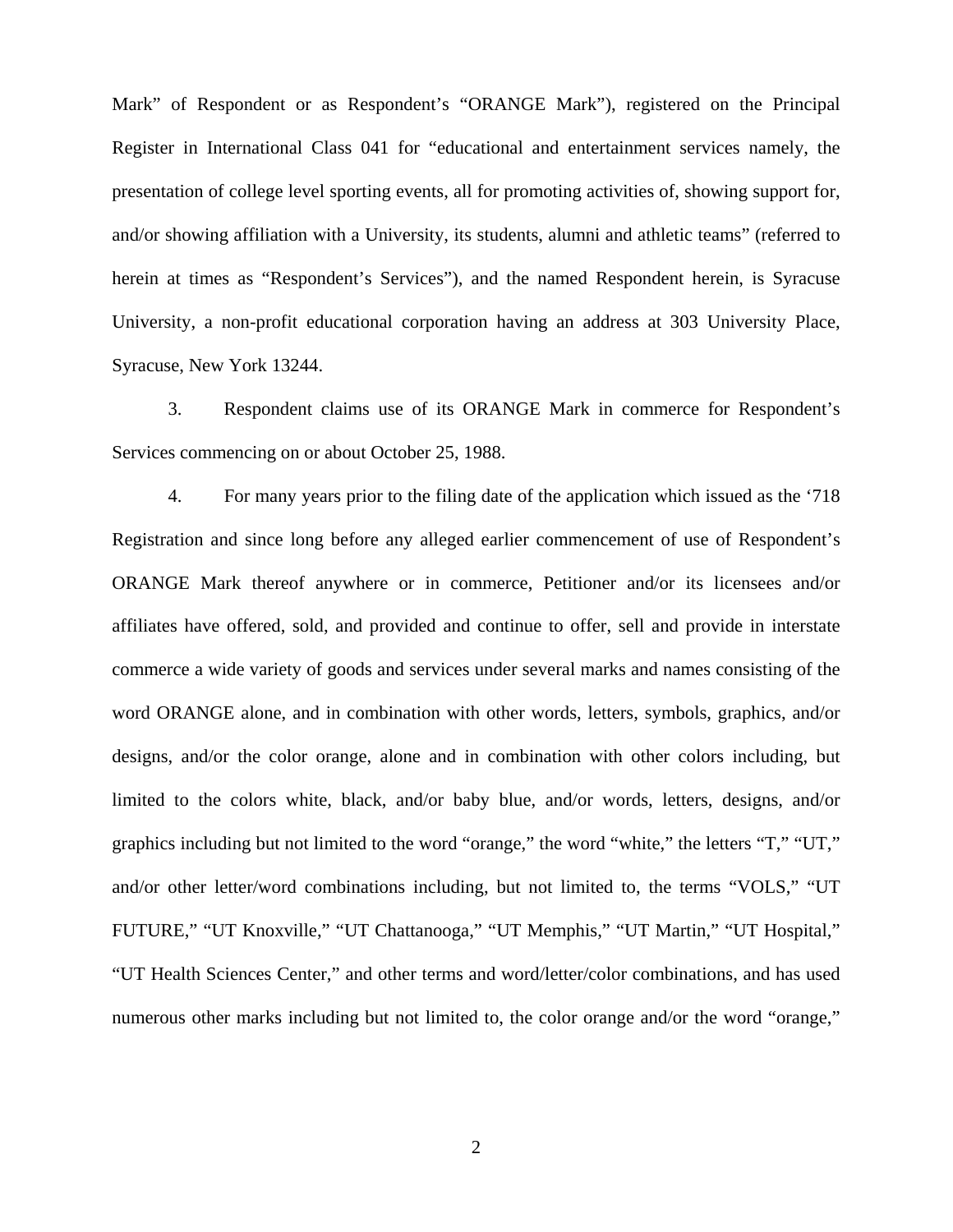including but not limited to, the marks ORANGE AND WHITE, BIG ORANGE, BIG ORANGE COUNTRY, THE BIG ORANGE ARMY, an orange and white checkerboard pattern design mark and a vast array of products colored orange, in whole or in part, including, but not limited to, products and items colored totally or primarily only orange and/or various combinations of orange and white, colored primarily or substantially orange and/or bearing the word "orange," various of the aforementioned marks having been used since at least as early as 1891 (collectively referred to at times as "Petitioner's ORANGE Marks" or the "ORANGE Marks" of Petitioner) for and in connection with substantially all of UT's services, goods, and activities (and those of its licensees) including, but not limited to, the aforementioned goods and services and others including, but not limited to, collegiate, graduate, and professional-level educational services, research and development services, intercollegiate and other sporting, academic, entertainment, and other exhibitions, performances, and activities associated with the university, clothing, shirts, pants, outerwear, footwear, headwear, ties, sweaters, vests, bandanas, jewelry, glassware, watches, prints, posters, decals, magnets, stationery, license plates, flags, key chains, video recordings, audio recordings, and a wide range of other related goods and services (the aforementioned collectively "Petitioner's Goods and Services").

5. Petitioner is the owner of U.S. Registration No. 1,333,972 for the mark BIG ORANGE COUNTRY for use with "window stickers"; U.S. Registration No. 2,616,220 for a design mark consisting of an orange checkerboard pattern for use with "watches, prints, posters, decals, magnets, stationery, plastic license plates and flags, nonmetal key chains, afghans, ties, sweaters, vests, bandanas, and entertainment services in the nature of intercollegiate sports exhibitions"; and U.S. Registration No. 2,899,370 for the mark THE BIG ORANGE ARMY for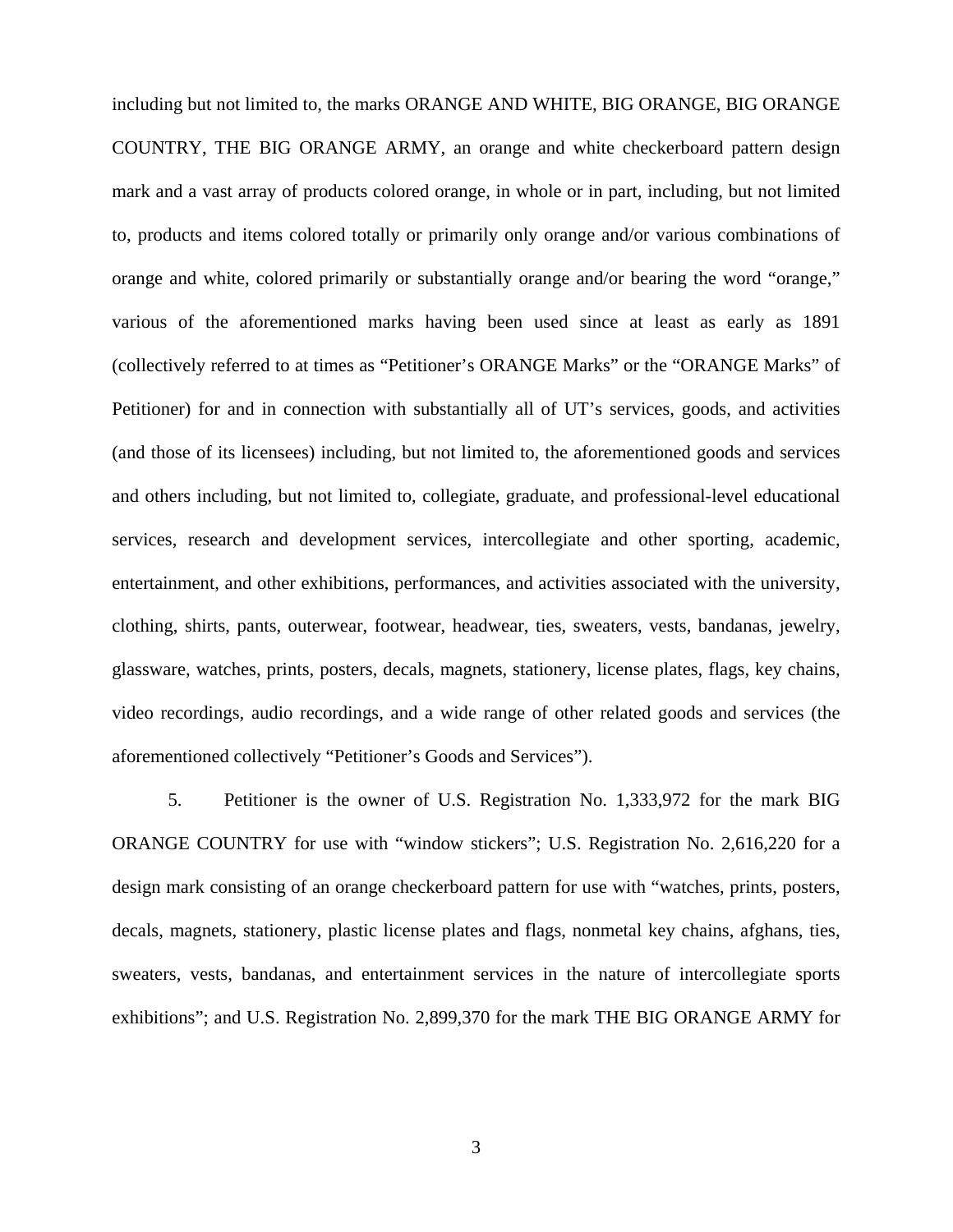use with "clothing, namely shirts, t-shirts, and tank tops, footwear, and headgear, namely, hats and caps." The '972 Registration, the '220 Registration, and the '370 Registration shall collectively be referred to herein as "Petitioner's ORANGE Registrations" and they are included generally as part of the ORANGE Marks of Petitioner.

6. The ORANGE Marks of Petitioner have been prominently and extensively used and promoted in commerce nationwide for many decades, and since long before the filing date of the '718 Registration and before any alleged first use by Respondent of its ORANGE Mark anywhere or in commerce for any of Respondent's Services. The ORANGE Marks of Petitioner have been and are being used, shown, and displayed on and in regional, national and international television and radio broadcasts in connection with Petitioner's Goods and Services and have been and are being seen and/or heard by hundreds of millions of people around the world in association with Petitioner's Goods and Services since long before the filing date of the '718 Registration and before any alleged first use by Respondent of its ORANGE Mark anywhere or in commerce for any of Respondent's Services. As a result of extensive prior use and promotion of the ORANGE Marks of Petitioner, Petitioner is now and for some time has been the owner of strong, valuable, and famous exclusive rights and goodwill in the ORANGE Marks of Petitioner for Petitioner's Goods and Services, which rights and good will arose and subsisted in the minds of the general public at large long before the filing date of the '718 Registration and any alleged first use by Respondent of the ORANGE Mark of its '718 Registration for any of Respondent's Services.

7. Petitioner and its licensees and affiliates have expended considerable time, effort, and expense in using, promoting, advertising, popularizing, and making known the ORANGE

4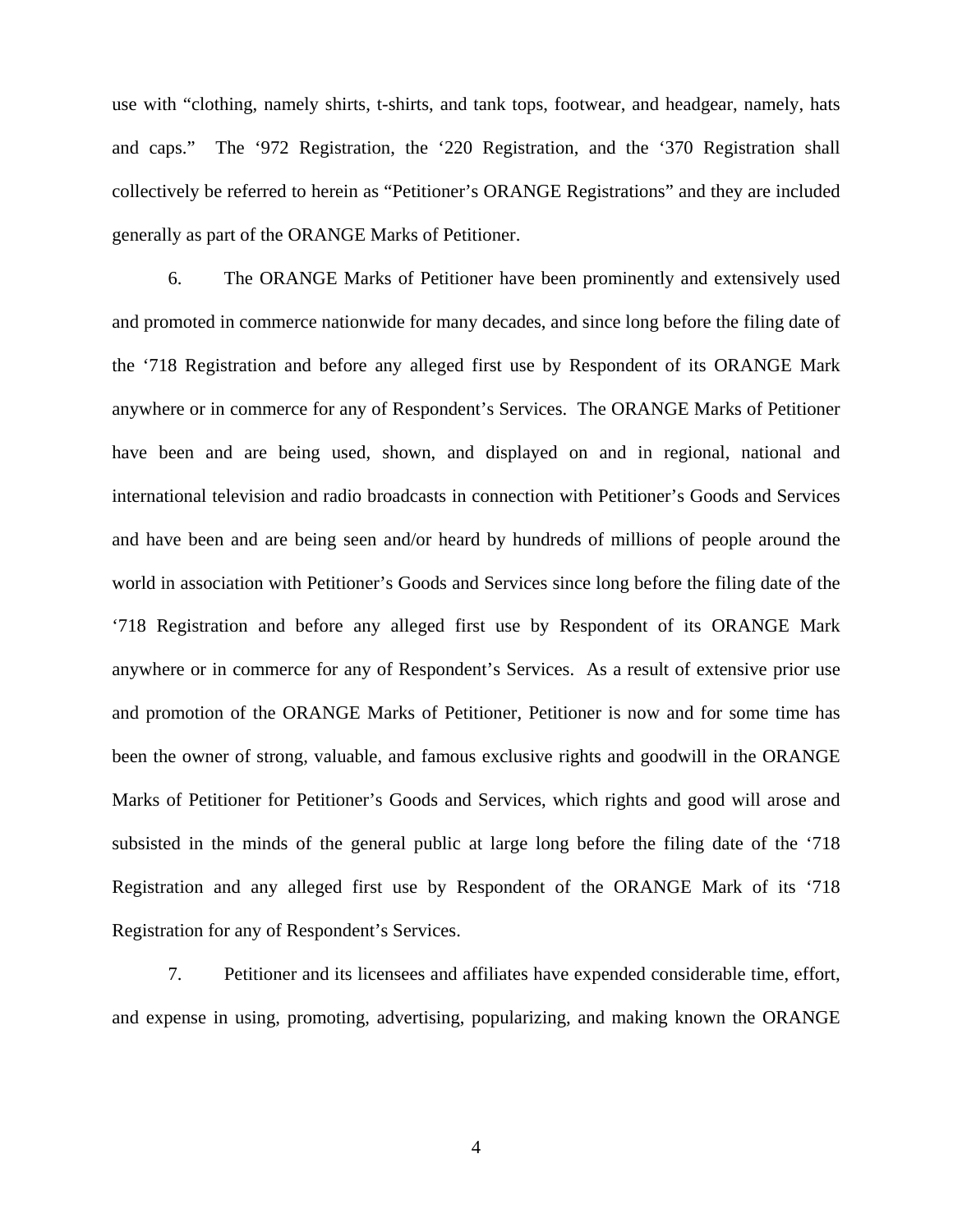Marks of Petitioner for and in connection with Petitioner's Goods and Services, with the result that Petitioner has established extensive, valuable, and famous exclusive rights and goodwill in the ORANGE Marks as symbols of a source or origin of Petitioner's Goods and Services.

8. The ORANGE Marks of Petitioner are distinctive, well known, and famous in commerce in the United States, and are and have been widely known and famous in commerce in the United States since long before the filing date of the '718 Registration and any alleged first use by Respondent of its ORANGE Mark anywhere or in commerce for any of Respondent's Services.

9. In addition to Respondent's constructive knowledge of Petitioner's prior use and registration of its ORANGE Marks including, but not limited to, those of Petitioner's Registrations, on information and belief, Respondent had actual knowledge of or reason to know of Petitioner's prior use of its well-known and famous ORANGE Marks for and in connection with Petitioner's Goods and Services prior to the date of filing of the application in the USPTO which issued as the '718 Registration, or prior to any other date on which Respondent may seek to rely herein.

10. Petitioner has and for some time has had both actual and constructive use priority anywhere and everywhere in the United States in commerce and otherwise of its ORANGE Marks with respect to the ORANGE Mark of the '718 Registration as a result of Petitioner's significantly earlier filing date of Petitioner's Registrations and Petitioner's significantly earlier actual and continuous regional and nationwide prior use of Petitioner's ORANGE Marks in commerce for and in connection with Petitioner's Goods and Services since a date long before the filing date of the application which issued as the '718 Registration and prior to any alleged

5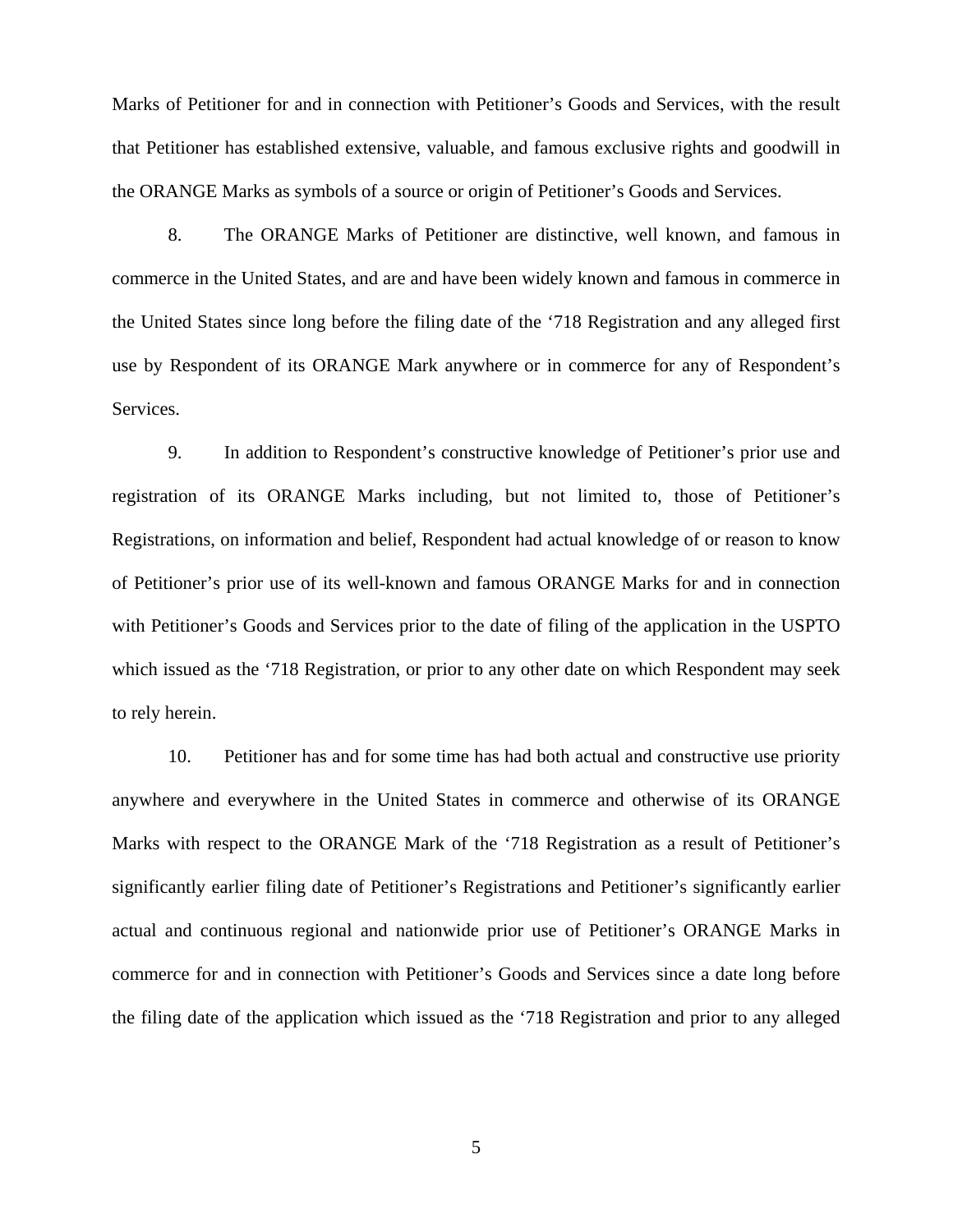earlier commencement of use of the ORANGE Mark by Respondent in U.S. commerce or any other alleged date of priority on which Respondent may seek to rely herein.

11. Respondent's Services are the same as or are related to all or part of Petitioner's Goods and Services offered under Petitioner's ORANGE Marks. On information and belief, Respondent's Services are or will be offered and/or provided under the ORANGE Mark through the same channels of trade and advertising media and are or will be directed to the same general class of purchasers as Petitioner's Goods and Services offered and provided under Petitioner's ORANGE Marks.

12. The ORANGE Mark of the '718 Registration so resembles Petitioner's ORANGE Marks, as to be likely, when used on, for, or in connection with Respondent's Services, to cause confusion, or to cause mistake, or to deceive. Purchasers and prospective purchasers and users as well as the public at large are all likely to mistakenly believe that Respondent's Services offered or sold under the ORANGE Mark of the '718 Registration are provided, sponsored, endorsed, or approved by the source of the Goods and/or Services of Petitioner sold, marketed or provided under Petitioner's ORANGE Marks, and/or that the source of Respondent's Services is in some way affiliated, connected, or associated with the source of Petitioner's Goods and/or Services sold, marketed or provided under Petitioner's ORANGE Marks, all to the detriment of and damage to Petitioner and its goodwill connected with its ORANGE Marks.

13. Continued registration of the ORANGE Mark of the '718 application would be a further source of damage to Petitioner inasmuch as use of the ORANGE Mark by Respondent for Respondent's Services dilutes and/or is likely to dilute the distinctive quality of Petitioner's famous ORANGE Marks to the detriment and damage of Petitioner.

6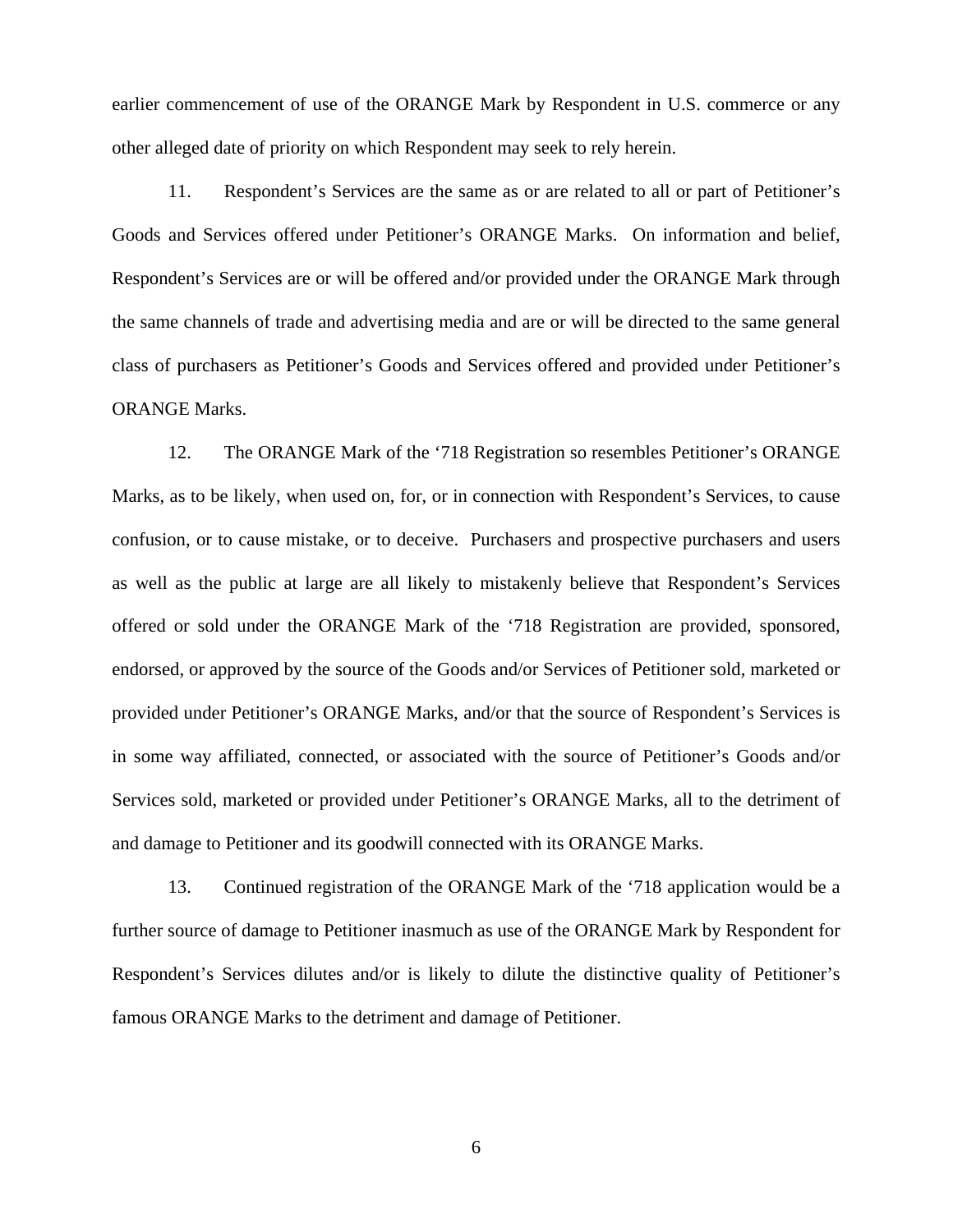14. Continued registration of the ORANGE Mark would be a still further source of damage to Petitioner because it would, among other things, confer upon Respondent various statutory presumptions to which it is not entitled in view of Petitioner's long prior use, prior registration, and other priority rights in and with respect to its ORANGE Marks and its superior rights therein under the federal Trademark Act, Title 15 of the United States Code.

15. In view of the above, Respondent's '718 registration should be cancelled pursuant to at least 15 U.S.C. §§ 1052(d), 1064, 1065, and 1125.

WHEREFORE, Petitioner, the University of Tennessee, urges and prays that this Honorable Board, upon consideration of the grounds set forth herein, determine that Petitioner has made out good and sufficient reasons to find and adjudge that Petitioner is being damaged by registration of the ORANGE Mark of Respondent's '718 Registration, and order that the same be cancelled forthwith.

A fee in the amount of \$300.00 as required by the Commissioner for Trademarks is filed herewith. The commissioner is authorized to draw on the Deposit Account of Luedeka, Neely & Graham, Account No. 12-2355, if the filing fee is insufficient or if the payment is inadvertently omitted.

Respectfully submitted,

Date: April 18, 2011 s/Mark S. Graham

Mark S. Graham, Esq., Reg. No. 32,355 Michael J. Bradford, Esq., Reg. No. 52,646 LUEDEKA, NEELY & GRAHAM, P.C. Attorneys for Potential Petitioner P.O. Box 1871 Knoxville, TN 37901 (865) 546-4305